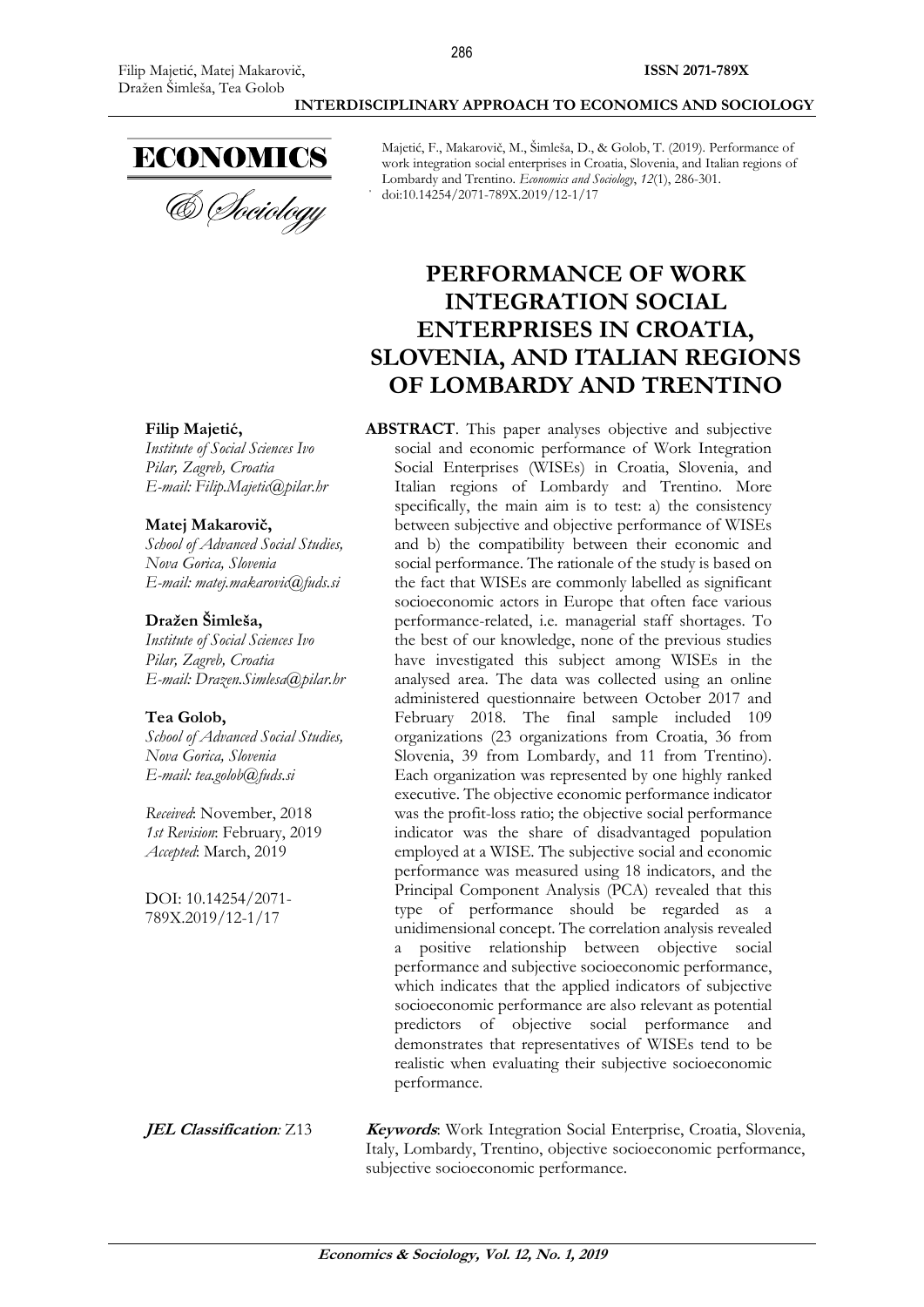# **Introduction**

The article addresses the performance of WISEs (Work Integration Social Enterprises) in Croatia, Slovenia, and Italian regions of Lombardy and Trentino. The rationale of the research stems from the fact that WISEs are commonly labelled as significant socioeconomic actors in Europe that often face various performance-related, i.e. managerial staff shortages. Regarding their socioeconomic significance, WISEs engage over 14.5 million employees and represent important initiators of innovative ways of employment and social integration of disadvantaged people, which makes them prominent contributors to the overall social cohesion and inclusivity (European Commission, 2015). Especially nowadays, after certain austerity measures were introduced (by both governments and companies) in the aftermath of the global economic crisis, at a time of increased unemployment, employment precariousness, and public discomfort with the functioning of the global economy, social enterprises have been given impetus (as emphasised in: European Commission, 2015). In this context, WISEs have been recognised as the key actors in fighting poverty and exclusion (Commission Expert Group on Social Entrepreneurship, 2016).

WISEs are conceptualized as a type of social enterprises, i.e. enterprises whose ultimate goal, unlike commercial enterprises, is not profit maximization but achievement of a social mission (Dees, 2001; Bacq & Janssen, 2011). As a type of social enterprise, a WISE displays the following minimum characteristics: a) a private and autonomous enterprise operating on the market; b) core social mission is integration through work for the disadvantaged people; c) compliance with a minimum threshold of disadvantaged workers over the total workforce; d) disadvantaged workers have employee rights under national labour law (European Commission, 2015, p. 122). Professional integration "is achieved through productive activity and tailored follow-up, or through training to qualify the workers" (Davister, Defourny & Grégoire, 2004, p. 3). As an illustration, a Croatian-based WISE runs a textile business that relies on workforce recruited from vulnerable social groups (mainly disabled people). They use the textile business to achieve their social mission, i.e. work integration for vulnerable population members.

WISEs are the most visible activity of social enterprises in Europe (European Commission, 2015). In terms of individual differences and the countries they originate from, they differentiate by: a) type of subsidies (permanent, temporary, self-financing); b) type of employment offered to disadvantaged groups; c) intensity of skills training; d) level of encouraging the sense of citizenship and empowerment (the extend of inclusion of disadvantaged groups into structures of enterprises); e) level of working integration and destigmatization; f) integration goals; g) type of training (ŠENT, 2014, pp. 12-13). Typical examples of WISEs are disability enterprises, work centres, and protective-work centres that employ disabled people and other deprived categories, such as refugees, minors without basic vocational education, people with a history of addictions or criminal records, the homeless etc. (ŠENT, 2014). While such organizations are active across various sectors, the most common in Europe are manual labour (building, carpentry etc.), salvaging and recycling waste, maintaining public or green areas, and manufacturing packaging products (Davister et al., 2004).

The main aim of the paper is to observe social and economic performance of WISEs from both objective and subjective perspectives - indicating how WISEs perform in structural terms and how this performance is described within themselves, i.e. by WISEs' representatives. On the one hand, we are testing the consistency between subjective and objective aspects of performance. On the other hand, we are testing the compatibility between their economic and social performance. In theoretical and conceptual terms, we see WISEs in the context of relational networks contributing to the creation of relational goods beyond the logic of any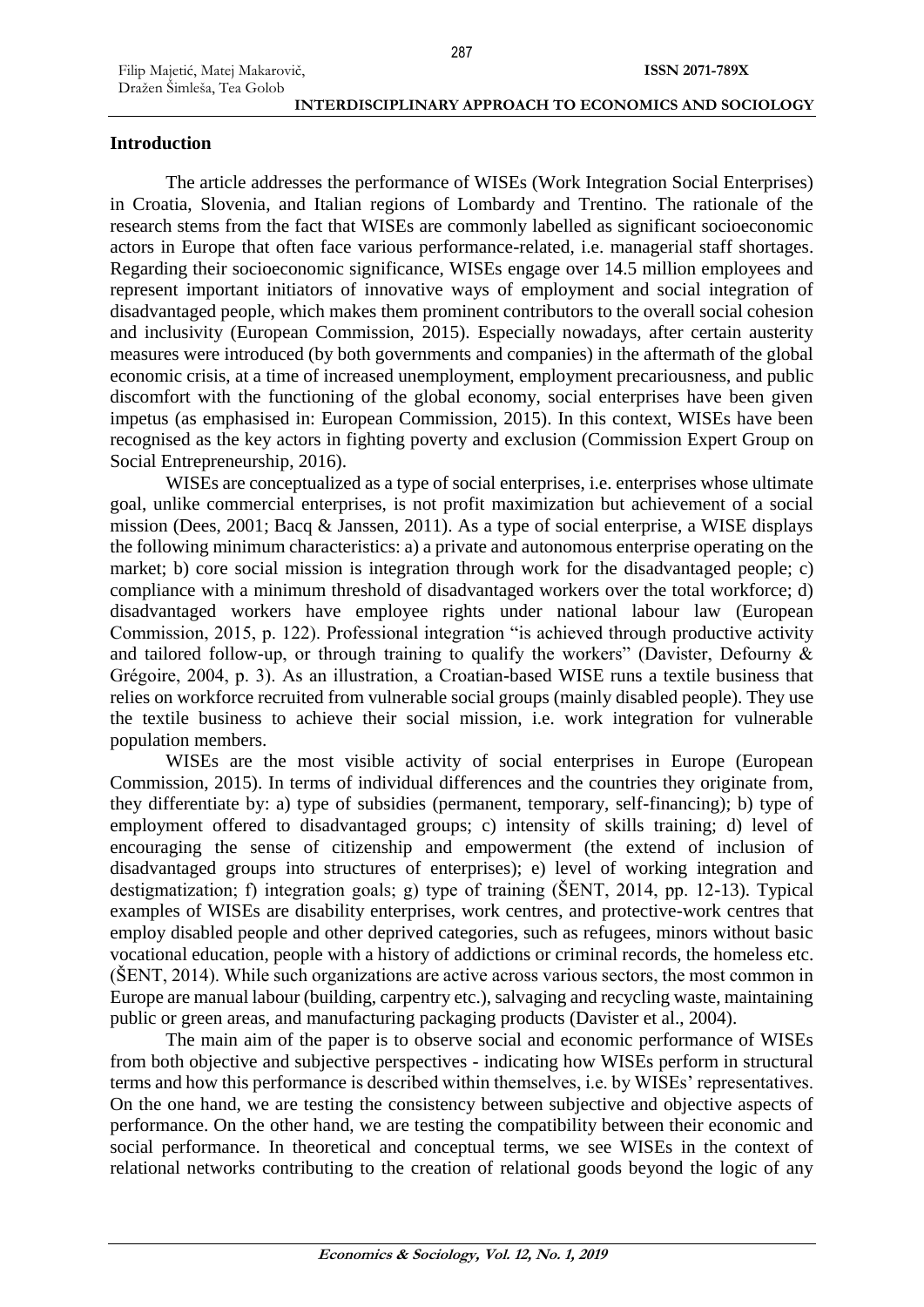single functional subsystem of the society. The novelty of this study emerges from the scarcity of the previous empirical research findings in the field, cogency of the applied methodological approach, and practical usefulness of the results.

# **1. Literature review**

Hence, this article addresses WISEs in terms of relational networks providing a solution to current structural challenges resonating with financial, political, and social challenges on a global scale. It partly builds upon the framework of social economy approach (EMES, 1999; Borzaga & Defouney, 2001; Evers, 2004; Gonzales, 2007), emphasizing transformative effects of globalisation, post-industrialization, and individualisation on the welfare system torn between the decreasing state responsibility and increasing free-market competitiveness. In that light, welfare systems have been reconstituted into dynamic, open, indeterminate welfare networks enabling a more effective response to social and economic risks (Gonzales, 2007, p. 199). Social enterprises that merge economic mission with a social one are seen as an important innovative form of the so called third sector, as they are able "to pursue a variety of social, political, and economic functions simultaneously, such as greater citizen participation, more rewarding occupation for employees, and higher quality care giving" (Pestoff, 1998; Borzaga, 2000; Borzaga & Defouney, 2001; in Gonzales, 2007, p. 201). This approach considers dynamic interactions within an institutional setting on the one hand, and structural constraints on the other (Gonzales, 2007, p. 204). We explore WISEs in the selected countries as part of a wider global and European setting, but we also pay attention to certain historical and political specifics of the area influencing cultural, economic, and social constraints of WISEs performance. The institutional enablements and constraints ensuing from public policy settings on different national and subnational levels are substantially influencing diversity in structures, activities, and productivity of WISEs (Cooney, Nyssens, O'Shaughnessy & Defourny, 2016).

In sociological terms, WISEs can be considered as relational networks, existing on the mezzo-level of the social order (i.e. between the micro-level of individuals and their interactions and the macro-level of the society as a whole and its subsystems). Relational networks, as understood from this perspective, imply joint commitment and joint action of their members accomplished through the recognition and relations of "we" - N members within the shared enterprise are of crucial importance (Archer & Donati, 2015, pp. 189-190). This brings our perspective close to the so called moral economy approach, emphasising the importance of trust, mutual respect, and collective participation of social actors as an effective response to the modernization and individualization effects (Ezioni, 1991; Donati, 1993; in Gonzales, 2007). When recognising that social enterprises (including WISEs as its sub-category) are simultaneously responding to social and economic problems by creating new jobs, personal wealth, and contributing to solidarity (Peredo & McLean, 2006), the important role is accorded to the personal mission of entrepreneurs, to their attempts to trigger social transformations (Yunus, 2007; in Rey-Martí, Ribeiro-Soriano & Palacios-Marqués, 2016).

The rise of WISEs may be seen as a response to a crucial challenge: the systemic level of social environment does not provide sufficient conditions for social cohesion, equality, and solidarity. Based on the analysis of the recent economic crisis, it has been argued that modernised societies are "constructed in such a way as to be immune to ethics" (Archer & Donati, 2015, p. 231). Contemporary neo-liberal order encouraging free-market economy has caused serious inequalities around the globe. A globalised society does not provide a strong basis for social solidarity, since it has been increasingly structured in terms of functional differentiation where different subsystems, such as economy, politics, science etc., are operating based on their own internal principles. Although they are mutually interdependent,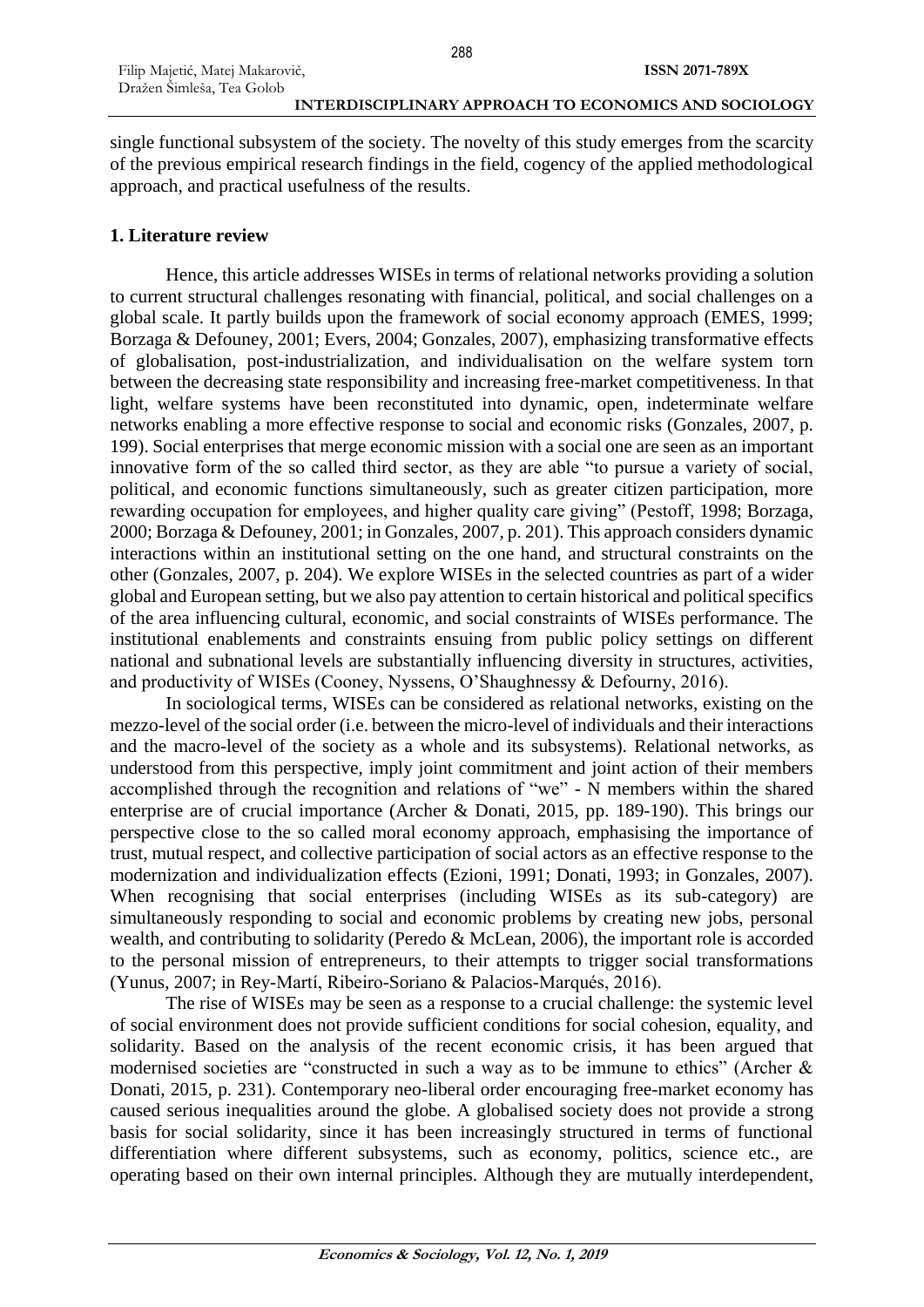they are also self-referential and specialised (cf. Luhmann, 1999). In this context, production of goods and services typically falls into the domain of economy as a functional subsystem, organised strictly on the principles of market competition and able to observe the reality only through the lens of money and profits. Functional differentiation thus implicates that the political system can assert only contingent limitations upon the economic one (Archer & Donati, 2015, p. 231) rather aloof from the normative aspects of equality and solidarity.

We argue that while WISEs still acknowledge the predominant logic of functional differentiation of modern globalised society, they are supposed to transcend some of its aspects through *social economy*, to which they belong. On the one hand, they still operate within the principles of market economy that requires them to survive in the market or even generate profits (if they want to grow). On the other hand, they are committed to the principles of ethics, equality, and solidarity, which have nothing to do with the principles of the market and may even be seen as dysfunctional when observed from a strictly market-economical perspective. Eventually, they employ those categories of people whose employment is typically - by definition - not found beneficial by other employers *in the market within the solely marketeconomic principles*. It is the *compatibility* between the social and the economic principles that can be seen as the most crucial challenge for WISEs. Although they may enjoy certain special support from beyond the market, typically through support provided by normative and financial means, their ability to combine survival or even high performance in the market with the principles of solidarity and cohesion may also require enormous levels of ingenuity and innovativeness.

For solidarity and cohesion to emerge and sustain, there is a need for particular types of actors within social economy, called relational subjects. As Donati claims, a relational subject on the one hand acts reflexively while taking into account her/his relations with significant others, and on the other hand also operates on/with/through social relations (Archer & Donati, 2015, p. 301). In this regard, sociability is seen as an act of trust and cooperation among people acting in terms of reciprocal relation that can re-emerge in the contemporary social order (ibid). When being reflexively engaged in social relation, individual or collective actors can generate its/their own emergent properties through those relations, which contributes to social morphogenesis. Herein, the conceptualisation of reflexivity follows Archer's definition, by which it is "the regular exercise of the mental ability, shared by all normal people, to consider themselves in relation to their (social) contexts and vice versa" (Archer, 2007, p. 4). On the basis of reflexivity, individuals orient their personal concerns and following actions, which makes reflexivity a mediator between personal agency and social structure (Archer, 2003). Social actors can thus counteract social settings and contribute to a better social condition, which enables them to respond to challenges of globalisation and market demands.

While reflexivity is an emergent property of individual consciousness/thoughts, it can be extended to social networks as well (Donati, 2011), enabling WISEs to be understood as emergent cases of relational differentiation, seen as a new kind of social differentiation. It is conceived as an alternative to functional differentiation mentioned above. If functional differentiation is primarily related to the market, the primary sphere of society of the relation differentiation is the third sector, social-private sphere, and new civil society (Donati, 2011, pp. 25-26). WISEs in that regard generate relational goods (trust among people, cooperation, collaboration etc.), and being relational networks, they are able to exceed the primary nature of relationality (interpersonal character) and induce collective or secondary goods.

In the interplay among a) personal mission of the entrepreneurial, b) emergent relations/networks on a mezzo level, and c) global structural settings, it is important to distinguish between structure as such and semantics referring to the specific social identity (Luhmann, 1999; Lee, 2000). Actors and social systems cannot directly influence each other,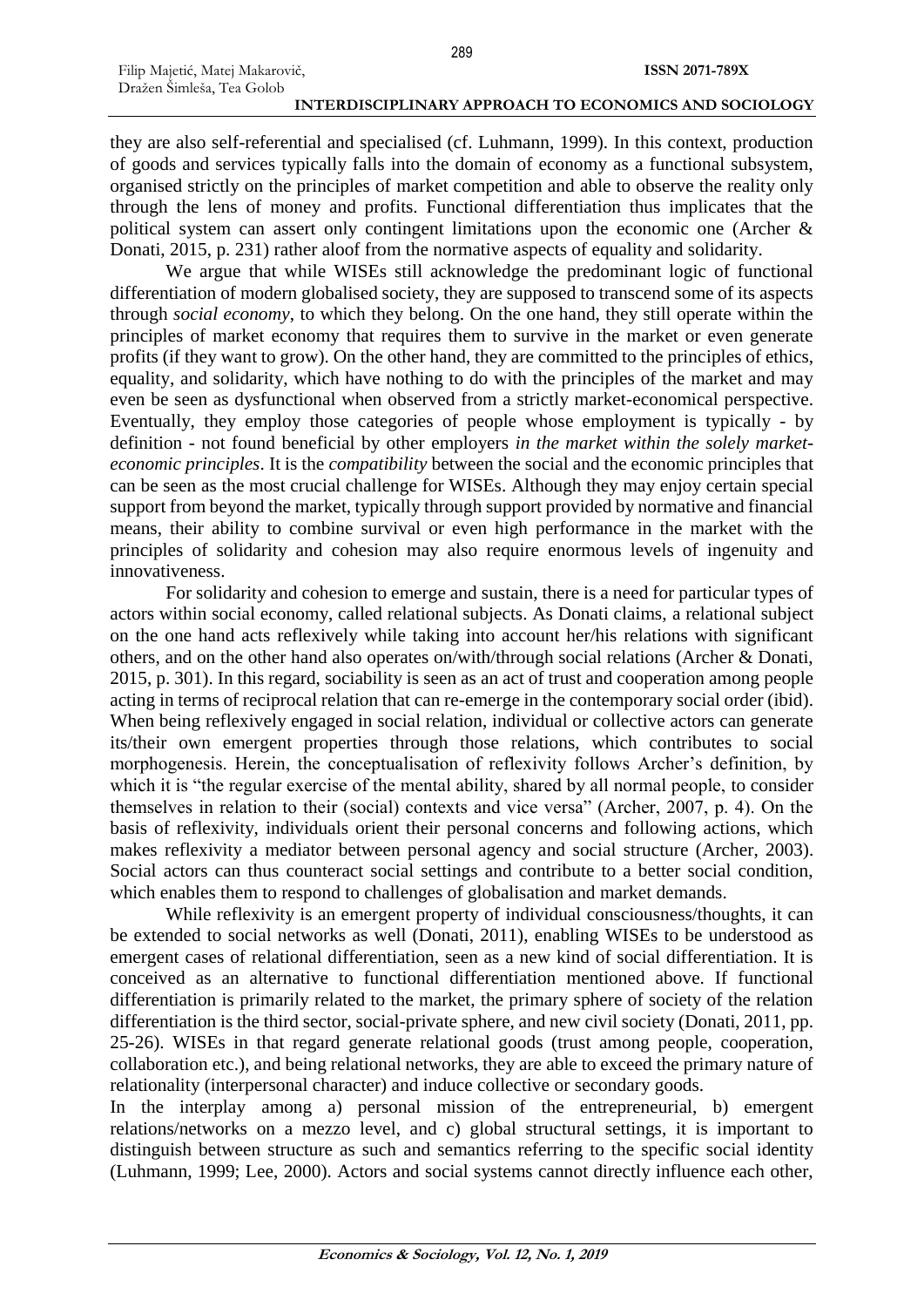but only in terms of structural coupling (Luhmann, 1995) occurring through "trigger-causality" (Luhmann, 1995; Seidl, 2004). Based on this, we can infer that their interaction occurs through semantic representation, which refers to the cognition and related identities of individual actors on the individual actors level and to their self-representation/communication on the social systems level.

To be more specific, in order for WISEs to successfully challenge market demands and contribute to social morphogenesis/producing relational goods, they have to articulate proper semantics to affect structure. This semantics resonates with a double challenge WISEs are facing. Firstly, they have to articulate a proper business strategy complying with market needs and attaining necessary resources (Welsh & Pendleton, 2006; Carraher, Welsh & Svilokos, 2016), and secondly, they have to legitimise their production in relation to their stakeholders providing public or other funds for their existence (Kuosmanen, 2014, p. 250). This implies that on top of their market competitors and stakeholders, organizations should also pay attention to their social mission (i.e. beneficiaries) and customers (i.e. PR). It has been argued that in case of WISEs, the development of legitimacy is even a more complex issue than for other thirdsector organizations (Defourny & Nyssens, 2010; Kuosmanen, 2014). To put it differently, those enterprises have to simultaneously take into account social, economic, and socio-political goals, and focus the legitimacy not just towards external partners, but also internal ones, with important regard to their employees. This line of work makes them a part of the "'caring capitalism' where the achievement of relevant social goals relies on competitiveness in the marketplace" (Hibbert et al., 2005; in Carraher et al., 2016, p. 389).

While observing the performance of WISEs, it may be argued that the distinction between the structure and the semantics corresponds to the distinction between objective and subjective performance. On the one hand, there are objective criteria on how WISEs perform in terms of inputs, outcomes, and impacts, but there are also subjective self-descriptions by WISEs representatives on how their organizations perform. What is of particular interest for us to observe is the issue of consistency between the objective (structural) and the subjective (semantic) aspects of performance.

Regarding a brief presentation of concrete/tangible previous research findings on the subject, there has been a lack of systematic and comparative research of organizations in Europe. A rare bright spot in the field is a recent conceptual paper, an overview of the WISE scene in several post-socialist Central European countries (Marković, Baturina & Babić, 2017), a study on comparison between European and non-European WISEs (Laratta, 2015), and two EU-supported research projects that provided the first comparative analysis of WISEs across more than ten European countries ("ELEXIES" (2009); "The Socio-Economic Performance of Social Enterprises in the Field of Integration by Work" (2001-2004)). Furthermore, several noncomparative studies on the socio-economic dimension of European WISEs need to be emphasized: Džunić, Stanković & Janković-Milić (2018) evaluated organizational effectiveness; Ramus, La Cara, Vaccaro & Brusoni (2018) explored innovation strategies useful at turbulent times; Avilés, Adam, Amstutz, Cavedon, Ferrari, Lucchini, Schmitz & Wüthrich (2017) conducted a study on the success factors of WISEs; Battilana, Sengul, Pache & Model (2015) investigated ways to harness productive tensions at WISEs; Kuosmanen (2014) investigated the process of establishing organisational legitimacy; Hazenberg, Seddon & Simon (2014) explored the performance of a WISE in the context of its organisational aims, values, and structures; Katz (2014) explored strategies for creating good jobs for people with disabilities; while Bode, Evers & Schulz (2004) conducted research on ways to face new challenges for WISEs. However, to the best of our knowledge, none of the previous studies have dealt with the topic of this paper. Regarding papers on performance measurement among social enterprises of all types on the global level, there are studies approaching numerous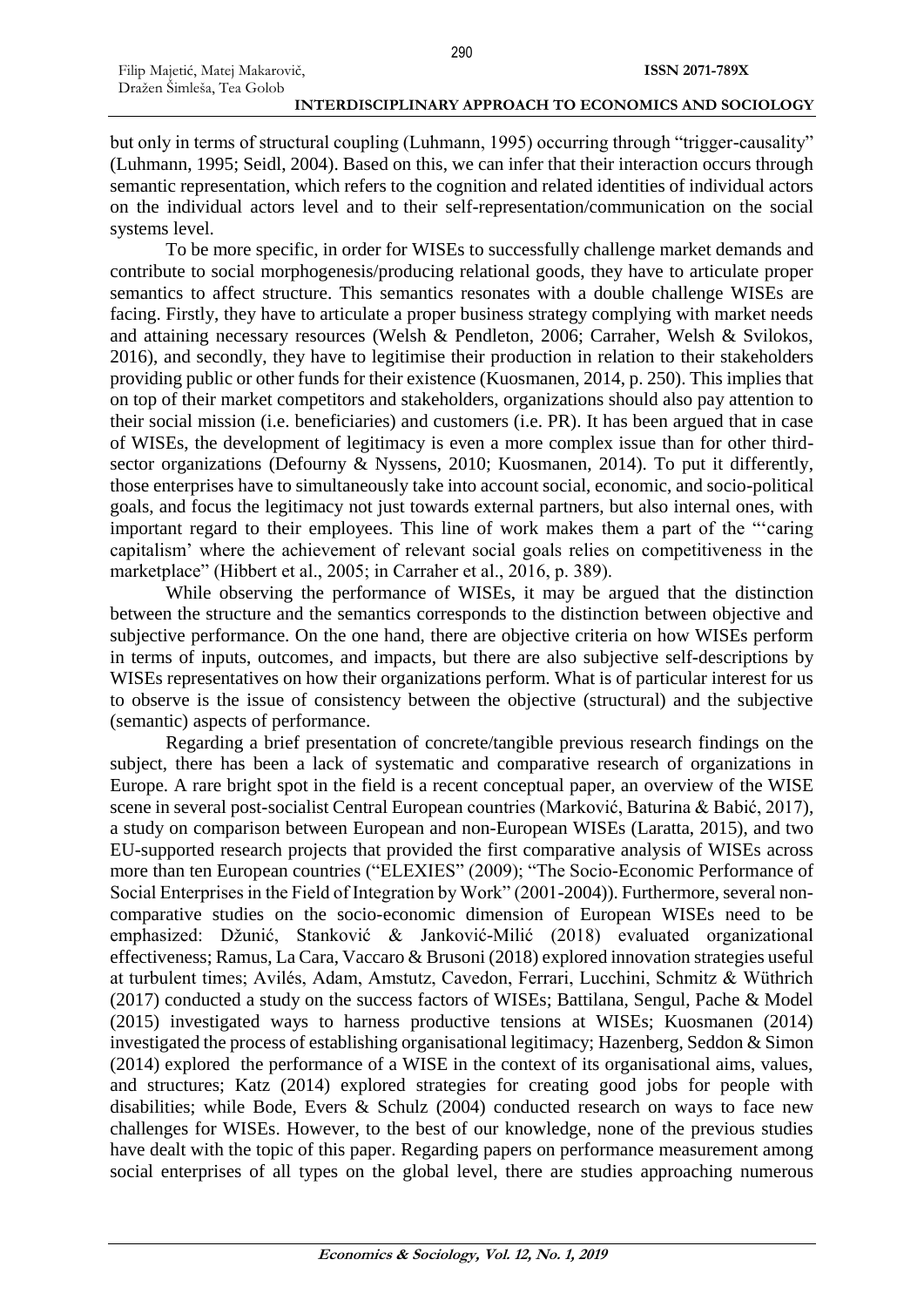aspects of the phenomenon from various perspectives. For instance, Arena, Azzone & Bengo (2015) developed an instrument that takes into account efficiency and both management and social effectiveness to evaluate social, environmental, and economic impacts; Lyons (2012) assessed organizational performance using the (modified) Logic Model Framework; Crucke & Decramer (2016) analysed economic, environmental, community, human, and governance performance; Grieco, Michelini & Iasevoli (2016) and Dufour (2015) were interested specifically in the dimension of social-value creation; while Ormiston and Seymour (2012), Bagnoli & Megali (2011), and Liu, Eng & Takeda (2015) focused on analysing organizations in specific places (respectively Latin America, Europe, UK, and Japan). Several researchers analysed the relationship between organizational performance and its (potential) determinants: Liang, Peng, Yao & Liang (2015) analysed the relationship between entrepreneurs' personality traits and their perceived social entrepreneurship performance; Liu, Takeda & Ko (2014) examined the relationship between performance and strategic orientation; while Miles, Verreynne, Luke, Eversole & Barraket (2013) focused on the entrepreneurial orientationperformance relationship. Finally, in the field of managerial staff shortages among social enterprises (of all types), the literature emphasizes the following elements as the most critical: a) "organizational capacity" (e.g. lack of managerial control, inability to "balance social and financial goals"); b) product development process ("lack of relevant and quality products, lack of market intelligence/feedback"); c) customer base development ("inability to reach (and keep) customers in sufficient numbers/variety"); d) finance (lack of planning skills, undercapitalization) (Spear et al., 2009, pp. 255-259; Meadows & Pike, 2010, p. 133; and Leslie, 2002; in Majetić, Pinchuk & Brkljačić, forthcoming 2018).

### **2. Research aims and hypotheses**

Filip Majetić, Matej Makarovič, Dražen Šimleša, Tea Golob

Regarding WISEs from Croatia, Slovenia, and Italian regions of Lombardy and Trentino, our aim was to test the following:

- the compatibility between their economic and social performance:
- the consistency between structural and semantic aspects of their performance, represented as the relationship between elements of performance that can be assessed in objective ways (the structural aspects of WISEs performance) and the subjective (semantic) self-description of WISEs performance;
- the differences in subjective and objective socio-economic organizational performance among the analysed areas.
	- On this basis, three hypotheses have been formulated:
- H1: Subjective socio-economic performance is positively related to objective economic performance.
- H2: Subjective socio-economic performance is positively related to objective social performance.
- H3: Objective social performance is compatible with objective economic performance. The correlations implied by H1 and H2 indicate the consistency between the subjective

perception of key socio-economic performance elements and the objective social and economic performance. The lack of consistency (in terms of insignificant or even significantly negative correlation) would imply that the elements assessed within the framework of socio-economic performance are either irrelevant (or even damaging) for the objective social and economic performance or incorrectly / unrealistically assessed by WISEs representatives.

Regarding H3, we have no inherent reason to expect compatibility, i.e. a positive correlation between the objective aspects of economic and social performance. The lack of compatibility would indicate that WISEs either focus excessively on the economic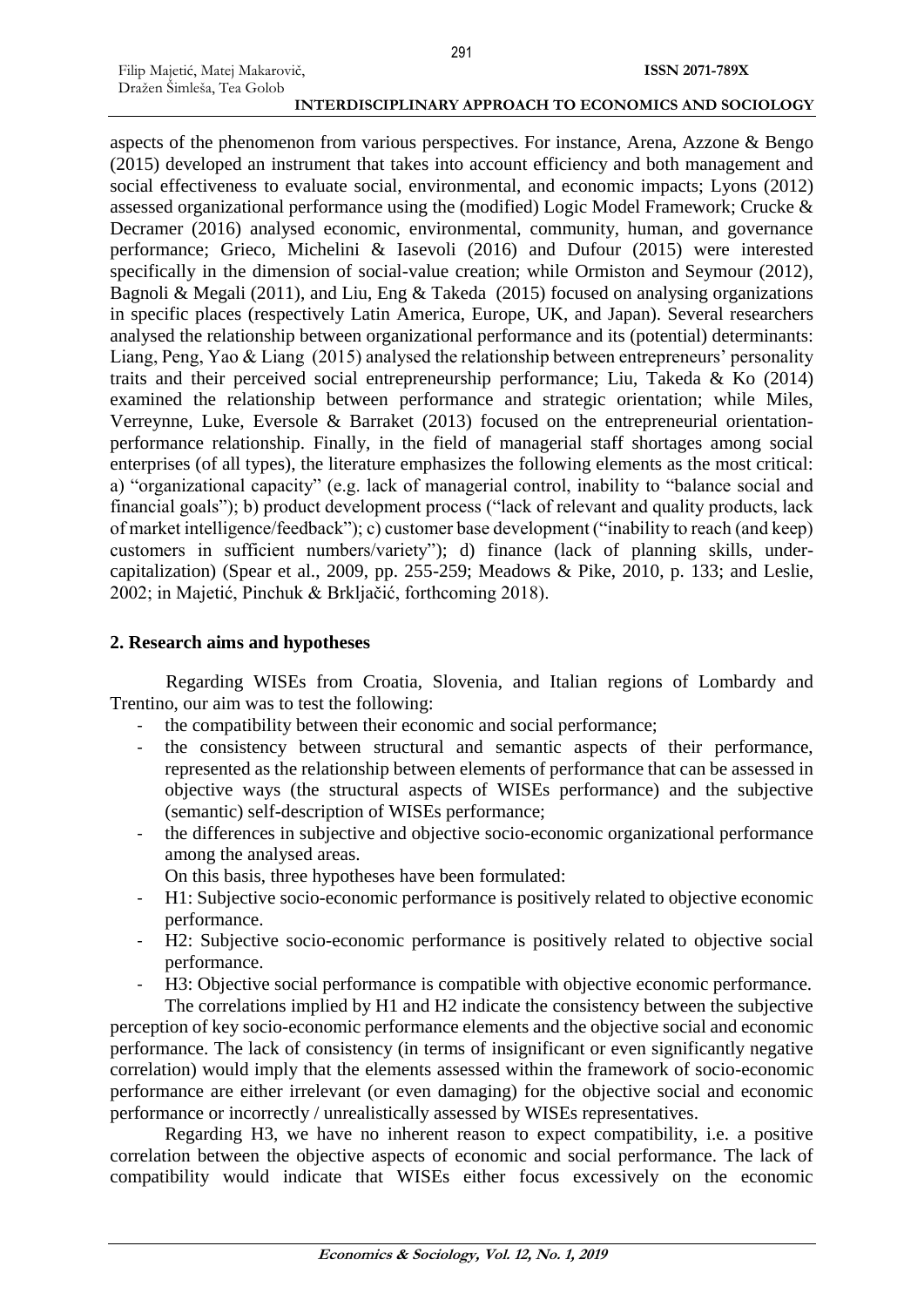292

performance, i.e. making money, thus neglecting their social mission, i.e. work integration, or employ vulnerable population to the extent that lacks business / economic justification.

# **3. Research methods**

The final sample included 109 organizations. In Croatia, the sampling procedure started from the list of social economy actors (of all types) compiled within the "iPRESENT" scientific research project. Secondly, staying in line with the official "Strategy for the Development of Social Entrepreneurship in the Republic of Croatia for the period 2015-2020", i.e. with its conceptualization of social enterprises as social mission-oriented organizations that make or plan to make at least 25% of triennial income through entrepreneurial activities (Vlada Republike Hrvatske, 2015, p. 8), we took into account only not-for-profit organizations that make or plan to make at least 25% of annual income through entrepreneurial activities. Finally, from the above-mentioned group, the present study included only those involved in operations of work integration i.e. WISEs. The final sample from Croatia included 23 organizations. In Slovenia, the initial list of WISEs was compiled based on the official records kept by the Slovenian government. They included: the list of Slovenian social enterprises registered as such (since only B-type social enterprises can be considered WISEs (similarly to the Italian case) and the official register does not distinguish between A and B social enterprises, the selection was assisted by lists of WISEs compiled previously by ŠENT); the list of Slovenian disability companies (all of them were considered WISEs); and the list of Slovenian employment centres (all of them have been considered WISEs). It should be noted that the last two categories are not considered WISEs based on the Slovenian legislation, but they mostly fit the WISEs definition since they operate on the market and employ disabled persons. The final sample embraced 37 WISEs from Slovenia. Regarding the Italian regions, 39 organizations from Lombardy were included in the final sample; all of them were social enterprises within the largest network of social enterprises in Italy (CGM Group). In Trentino, 11 organizations were included in the final sample; all of them were regional B type cooperatives, i.e. work integration social cooperatives.

Regarding the representativeness of the final sample, this study was conducted within a wider project on labour force shortages at WISEs in several European countries ("CE1223\_INNO-WISEs", supported by the INTERREG CENTRAL EUROPE). The present study's sample included all organizations that local experts involved in the project (researchers, practitioners, and/or public officials) selected for the representative national/regional samples.

The data was collected using an on-line administered questionnaire (translated in native languages) from October 2017 till February 2018. Each organization was represented by one highly ranked executive (CEO, owner, etc.) selected by the authors of the study (based on the executives' area of expertise).

In the existing literature on social and economic performance of WISEs, we may note a contrast between rather sophisticated measurement concepts on the one hand and difficulties obtaining the empirical data that would correspond to these levels of precision and sophistication on the other. For example, a very thorough set of indicators of economicfinancial performance, social effectiveness, and institutional legitimacy developed by Bagnoli & Megali (2011) is linked to a single case study. In practical applications, a simplified nature of the actually used metrics often contradicts the need for a broad and more complex framework including proper impact measurements and adjustments on this basis. Such contradictions may result in a lack of valid assessment regarding the achievement of the social mission (Ormiston & Seymour, 2012). Several measurement tools are available to measure performance of WISEs, e.g. Social Return on Investment toolkit (SROI), Global Impact Investing Network (GIIN) or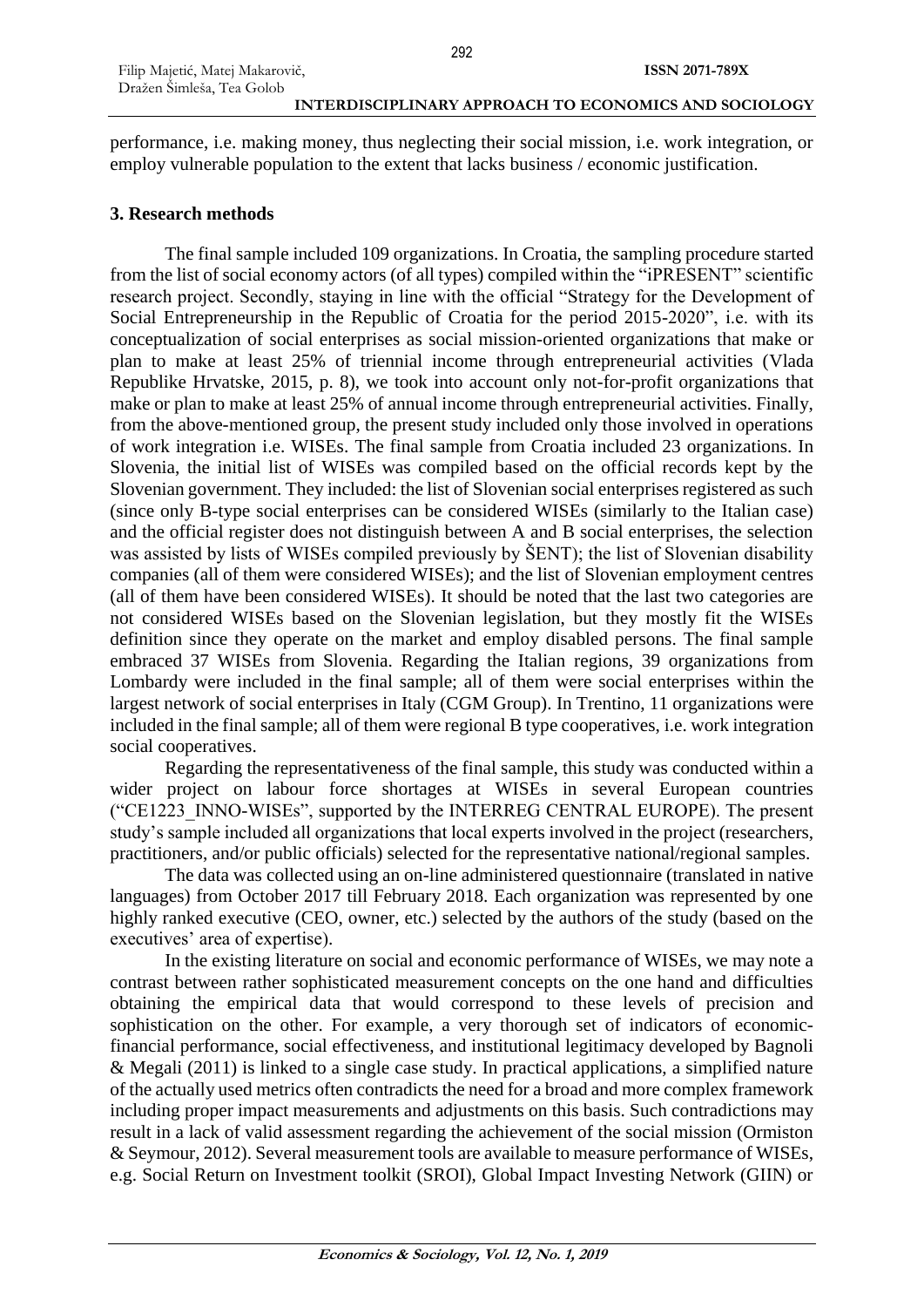the more recent B Impact Assessment (developed from GIIRS). Their application can be both externally and internally motivated by organizations (Lall, 2017).

While these tools are relevant for any single WISE, they are not applicable to broader populations or samples of WISEs. Our research thus had to rely on a simpler approach that enables the measurement of performance through a survey among WISE representatives. Although we cannot provide a deeper insight into the performance of any individual WISE, we have been able to collect quantitative data for a broader sample of WISEs in Trentino, Lombardy, Croatia, and Slovenia.

To begin with indicators of performance employed in this study, it needs to be emphasized that the measurement of objective social performance is clearer for WISEs than for many other types of social enterprises, since their central social mission is undoubtedly on the work integration of vulnerable social groups. This integration could be seen in relative terms, i.e. how many members of vulnerable groups they are able to integrate as a ratio of the total number of people they need (i.e. use) to perform their activities. The share of disadvantaged workers at a WISE can be observed from an established perspective of performance management (cf. Bagnoli & Megali, 2011, pp. 156-158). Although it does not tell us much about the *outputs* (i.e. "activities realized to achieve the mission") and *impact* (i.e. "consequences for the wider community"), it simultaneously addresses the *inputs* (i.e. "resources that contribute to the activities undertaken" - more specifically the portion of disadvantaged workers in the composition of human resources) and *outcomes*, i.e. "impact for the intended beneficiaries", in the case of WISEs, the disadvantaged groups that need to be integrated through work.

We apply a similarly straightforward measure to assess the objective financial-economic performance. Namely, we analyse if a WISE has finished the last year with profit. Doing business with losses would imply the lack of economic performance, while generating profit or at least breaking-even has been considered as an indicator of sufficient economic performance. It is true that reporting zero profits indicates the lack of ability of the company to enhance its activities, but it can still enable its sustained operations.

One should be aware that in structural terms, the indicators of objective economic performance are based on a clearly different logic than the indicators of objective social performance since they relate to different functional subsystems. While the money-based logic of the economic subsystems demands (the maximisation of) profit, the solidarity-based logic of the non-profit, third sector, in the case of WISEs call for (the maximisation of) work integration of the vulnerable, deprived social groups.

Regarding the indicators of subjective performance, we use the following list of organizational features indicating various aspects of socio-economic performance: effective team work, effective collaboration with other organisations, English language proficiency, other foreign languages proficiency, international cooperation, regular additional learning, capability of quick implementation of changes, efficient human resources management, efficient work organisation, high level of self-initiative, familiarity with legal regulations, good administrative skills, proficiency in financial management, and successful fundraising. The respondents were asked to indicate on the 4-item Likert scale the extent to which their organization contains each of the above-mentioned features. At this stage, we avoid making distinctions between subjective social and subjective economic performance. Most of the items in our list may be both economically (since they are in line with some managerial expectations) and socially beneficial (since they indicate successful work integration).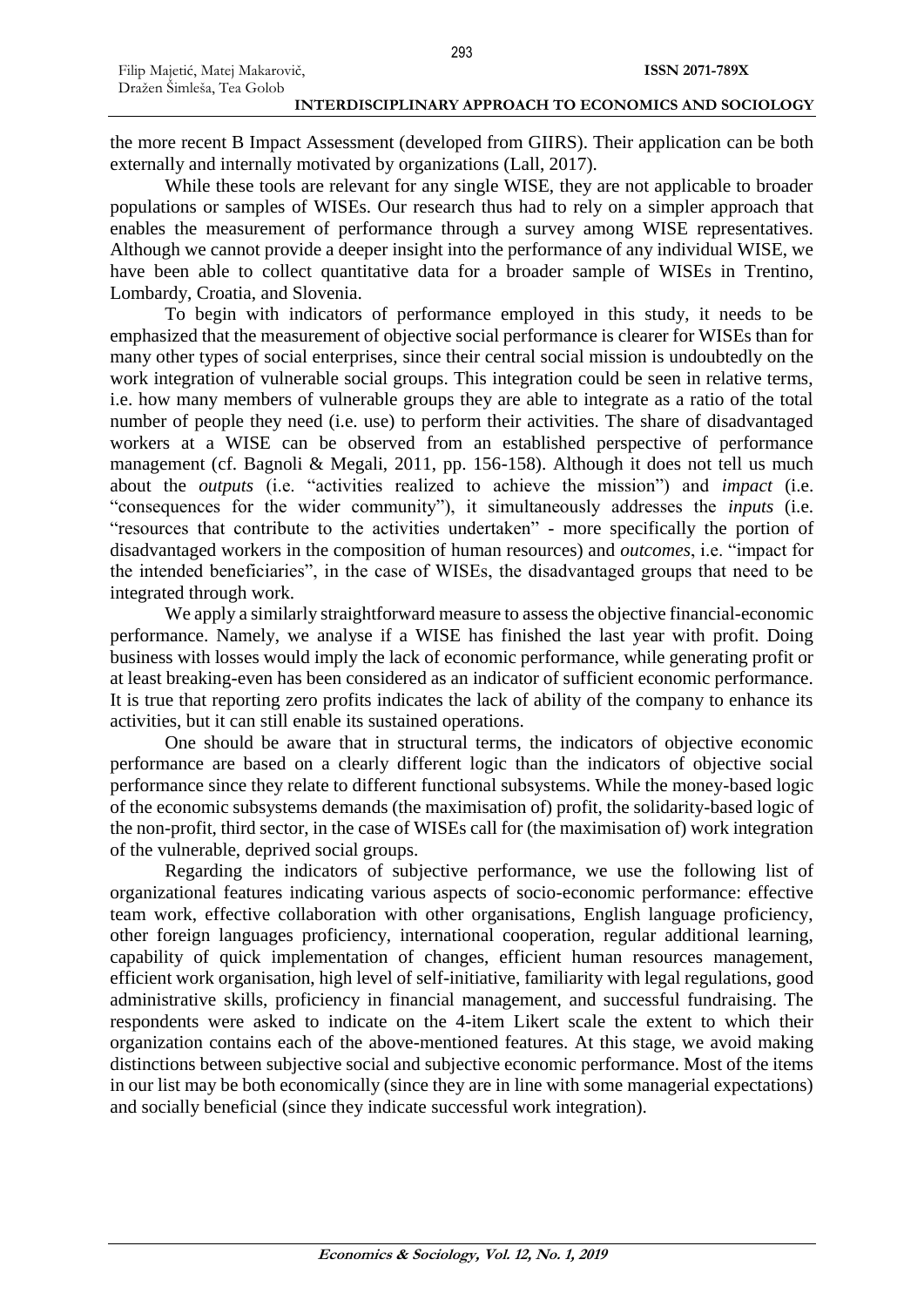# **4. Research results**

The objective social performance of WISEs in the investigated area in terms of ratios of deprived social groups at the enterprises is presented in table 1.

| Variable    | Area     | N   | Min  | Max  | М    | <b>SD</b> |      |      | Q3   |
|-------------|----------|-----|------|------|------|-----------|------|------|------|
| Objective   | Croatia  | 23  | 0.12 | .00  | 0.63 | 0.253     | 0.60 | 0.50 | 0.78 |
| social      | Trentino | 11  | 0.26 | 0.76 | 0.48 | 163<br>0. | 0.43 | 0.39 | 0.61 |
| performance | Lombardy | 36  | 0.00 | 0.73 | 0.31 | 0.192     | 0.31 | 0.24 | 0.43 |
|             | Slovenia | 33  | 0.00 | .00  | 0.57 | 0.287     | 0.57 | 0.50 | 0.71 |
|             | Total    | 103 | 0.00 | .00  | 0.48 | 0.269     | 0.50 | 0.29 | 0.67 |

Table 1. Objective social performance of WISEs

Table 2 presents the analysis of differences in objective social performance among the analysed areas. Hence, statistically significant differences were found between WISEs in Croatia and Lombardy and between WISEs in Slovenia and Lombardy (Croatia and Slovenia achieved the higher score).

Table 2. ANOVA with Scheffe post-hoc test (Objective social performance)

| Variable                     | No.<br>Area |          | N  | М    | SD    | F      |                          | Scheffe |      |
|------------------------------|-------------|----------|----|------|-------|--------|--------------------------|---------|------|
|                              |             |          |    |      |       | (p)    | $\mathcal{D}$            |         |      |
| Objective social performance |             | Croatia  | 23 | 0.63 | 0.253 | 10.75  | .453                     | .000    | .881 |
|                              |             | Trentino |    | 0.48 | 0.163 | (.000) | $\overline{\phantom{a}}$ | .215    | .763 |
|                              |             | Lombardy | 36 | 0.31 | 0.192 |        | .215                     | -       | .000 |
|                              |             | Slovenia | 33 |      | 0.287 |        | .763                     | .000    |      |

In the context of objective economic performance assessment, as shown in table 3, the area with the highest portion of WISEs that reported either profit of break-even was Slovenia, followed by Croatia, Lombardy, and Trentino.

| Table 3. Objective economic performance of WISEs |
|--------------------------------------------------|
|--------------------------------------------------|

| Variable             | Area     | Total           | Profit | Loss  |  |  |
|----------------------|----------|-----------------|--------|-------|--|--|
|                      |          | (or break-even) |        |       |  |  |
|                      |          | N               | $\%$   | %     |  |  |
| Profit-loss $(2016)$ | Croatia  | 22              | 86.4%  | 13.6% |  |  |
|                      | Trentino |                 | 63.6%  | 36.4% |  |  |
|                      | Lombardy | 39              | 82.1%  | 17.9% |  |  |
|                      | Slovenia | 36              | 91.7%  | 8.3%  |  |  |
|                      | Total    | 108             | 84.3%  | 15.7% |  |  |

Using Principal Component Analysis (PCA), we tested the existence of various dimensions within our battery of items dealing with subjective socio-economic performance. The analysis indicated that subjective socio-economic performance should be regarded as a unidimensional concept (see Table 4). Consequently, we do not distinguish between social and economic performance at the subjective level but use an integral concept of subjective socioeconomic performance instead.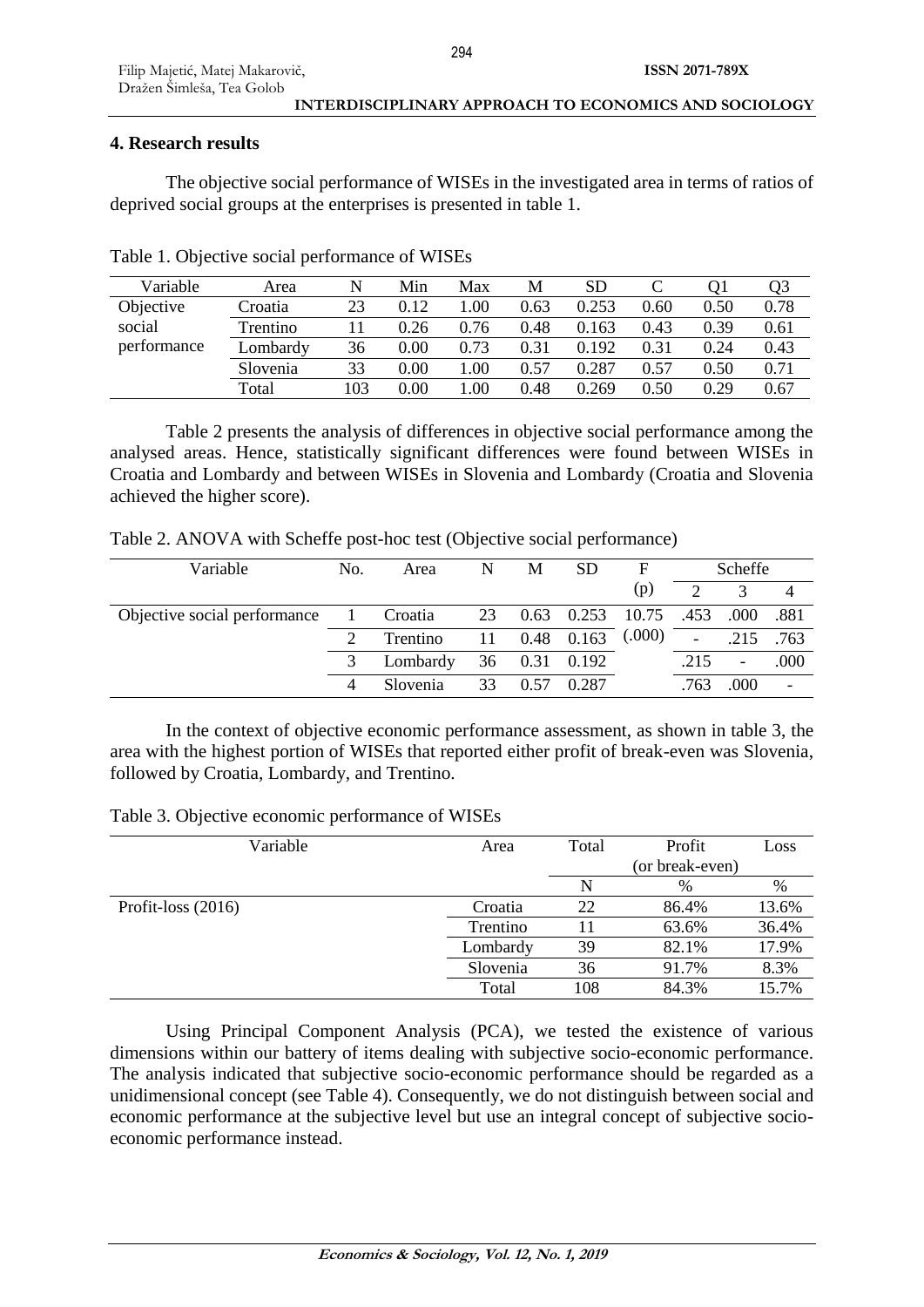| Table 4. A single factor solution for subjective socio-economic performance obtained using |  |  |  |
|--------------------------------------------------------------------------------------------|--|--|--|
| <b>Principal Component Analysis</b>                                                        |  |  |  |

| Variables                                                                                   | Factor |
|---------------------------------------------------------------------------------------------|--------|
|                                                                                             |        |
| Effective team work                                                                         | 0.635  |
| Effective collaboration with other WISEs in the same sector                                 | 0.481  |
| Effective collaboration with other WISEs in other sectors                                   | 0.602  |
| Effective collaboration with research centres (ICT, social innovation, technology transfer) | 0.693  |
| Effective collaboration with other organisations in terms of joint projects                 | 0.487  |
| English language proficiency                                                                | 0.622  |
| Other foreign languages proficiency                                                         | 0.610  |
| International cooperation                                                                   | 0.505  |
| Regular additional training                                                                 | 0.649  |
| Lifelong learning                                                                           | 0.723  |
| Capability of quick implementation of changes                                               | 0.765  |
| Efficient human resources management                                                        | 0.719  |
| Efficient work organisation                                                                 | 0.607  |
| High level of self-initiative                                                               | 0.607  |
| Familiarity with legal regulations                                                          | 0.716  |
| Good administrative skills                                                                  | 0.639  |
| Proficiency in financial management                                                         | 0.625  |
| Successful fundraising                                                                      | 0.577  |
| $\lambda$                                                                                   | 7.155  |
| $\%$ variance                                                                               | 39.75  |

### K-M-O = 0.874; Bartlett Chi = 949.740; df = 153; p = 0.000

Table 5. The scale description (Subjective socio-economic performance obtained using PCA)

| Variable                                 | Min   | Max   | М     | <b>SD</b> |             |       | α     |
|------------------------------------------|-------|-------|-------|-----------|-------------|-------|-------|
| Subjective socio-economic<br>performance | 31.00 | 72.00 | 50.82 | 8.734     | 45.00 45.00 | 57.00 | 0.906 |

Table 6 presents the analysis of differences in subjective socio-economic performance among the analysed areas. Hence, the statistically significant differences were found among Lombardy and all other analysed areas (Croatia, Slovenia, and Trentino scored higher on the scale).

Table 6. ANOVA with Scheffe post-hoc test (Subjective socio-economic performance)

| Variable                  |   | Area     | N  | M     | SD    |       |                          | Scheffe                  |      |
|---------------------------|---|----------|----|-------|-------|-------|--------------------------|--------------------------|------|
|                           |   |          |    |       |       | (p)   |                          |                          |      |
| Subjective socio-economic |   | Croatia  | 23 | 54.52 | 8.923 | 8.43  | .998                     | .001                     | .959 |
| performance               |   | Trentino |    | 54.00 | 5.138 | (000) | $\overline{\phantom{0}}$ | .031                     | .996 |
|                           |   | Lombardy | 38 | 45.76 | 7.546 |       | .031                     | $\overline{\phantom{a}}$ | .003 |
|                           | 4 | Slovenia | 29 | 53 31 | 8.298 |       | .996                     | .003                     | -    |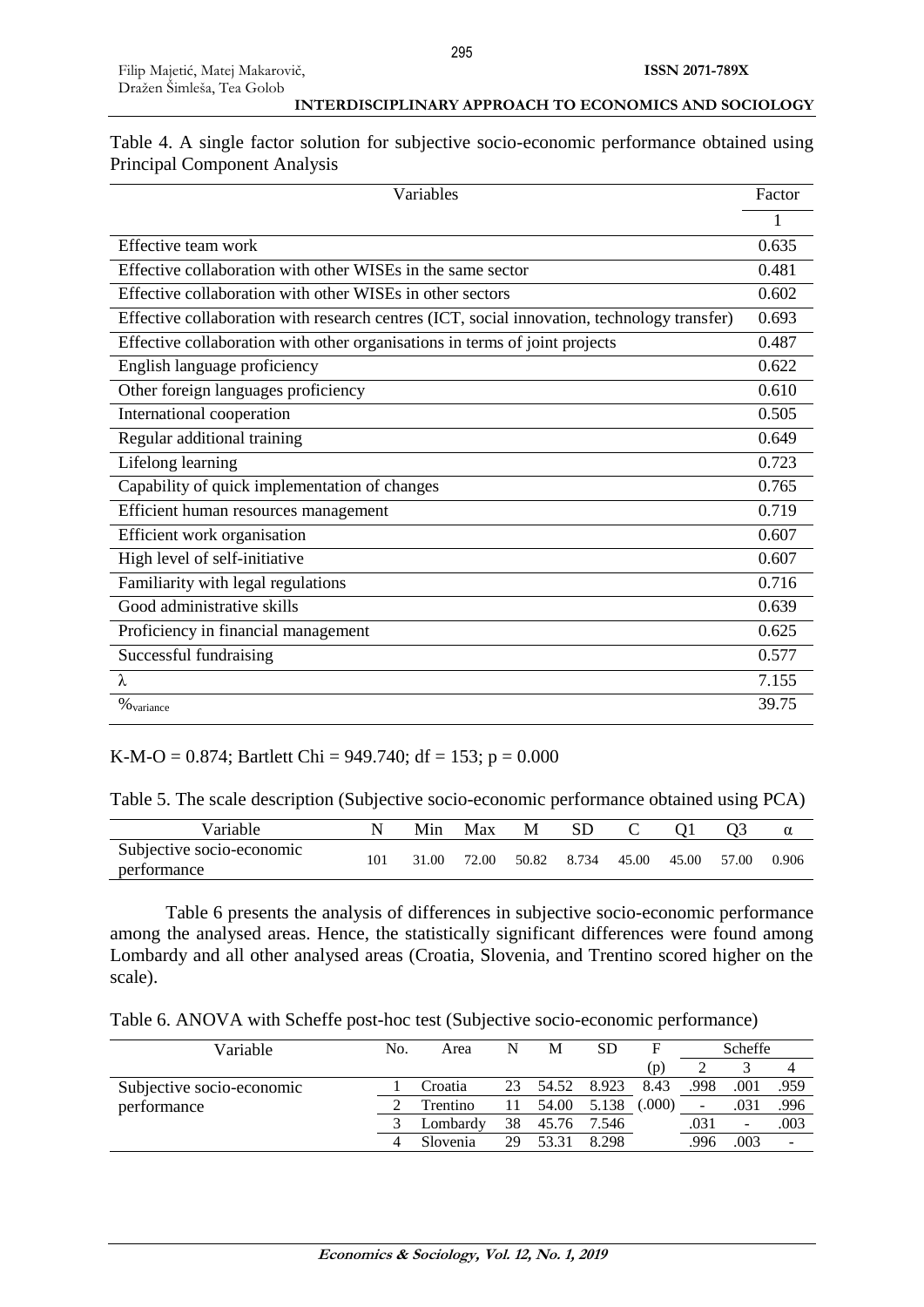Table 7 presents the correlation analysis of the variables. The analysis refers to the WISEs in the investigated area as a whole. As shown in the table below, the only statistically significant correlation was found between objective social performance and subjective socioeconomic performance. The negative correlation in the realm of objective economic performance occurred because the "profit" category was coded using 1 and loss using 2. However, the correlations were not statistically significant.

|                   |             | Objective social | Subjective socio- | Objective   |
|-------------------|-------------|------------------|-------------------|-------------|
|                   |             | performance      | economic          | economic    |
|                   |             |                  | performance       | performance |
| Objective social  | Pearson     |                  | $.225*$           | $-.010$     |
| performance       | Correlation |                  |                   |             |
|                   |             |                  |                   |             |
|                   | N           | 103              | 99                | 99          |
| Subjective socio- | Pearson     | $.225*$          |                   | $-.022$     |
| economic          | Correlation |                  |                   |             |
| performance       |             |                  |                   |             |
|                   | N           | 99               | 101               | 97          |
| Objective         | Pearson     | $-.010$          | $-.022$           |             |
| economic          | Correlation |                  |                   |             |
| performance       |             |                  |                   |             |
|                   | N           | 99               | 97                | 108         |

## Table 7. Correlations among the variables

\*. Correlation is significant at the 0.05 level (2-tailed).

# **Discussion and Conclusions**

Although comparison among the analysed regions has not been our primary research goal, this part of the results is also interesting and even somewhat surprising. First, Lombardy reported lower subjective socio-economic performance in comparison to the other areas. Second, in terms of objective social and economic performance, WISEs from the two regions of Northern Italy perform no better than the ones from Croatia and Slovenia. Instead, Slovenian and Croatian WISEs even seem to engage comparatively larger proportions of vulnerable groups in the workforce than their Lombard counterparts and reporting loses (the objective economic performance) seems to be more common for WISEs in Trentino than for their counterparts in other regions.

Clearly, caution is required before drawing any broader generalisations - the objective performance findings are contrary to both the common-sense expectations (e.g. social entrepreneurship tradition in Italy) and recent research findings. Namely, according to the recent research report on Central European WISEs (DT. 1.1.5.), the WISE sector in Slovenia and Croatia mostly consists of organizations with various performance-related shortages, the organizations were marked as deprived from the real entrepreneurial spirit, and there is a lack of professional network with enough capacity for wider and deeper support for the development of WISEs. On the other hand, the Report related the Italian scene with a strong cooperative spirit that enables the establishment of various innovative family businesses and a rich ecosystem of civil society organizations. It was emphasized that Italy represents a good example for others (world-wide) to learn from because it nurtures: a) stakeholders participation that contributes to economic democracy and fosters innovation; b) advanced knowledge transfer; c) innovative public-private partnership; d) impact measurement and accountability; and e)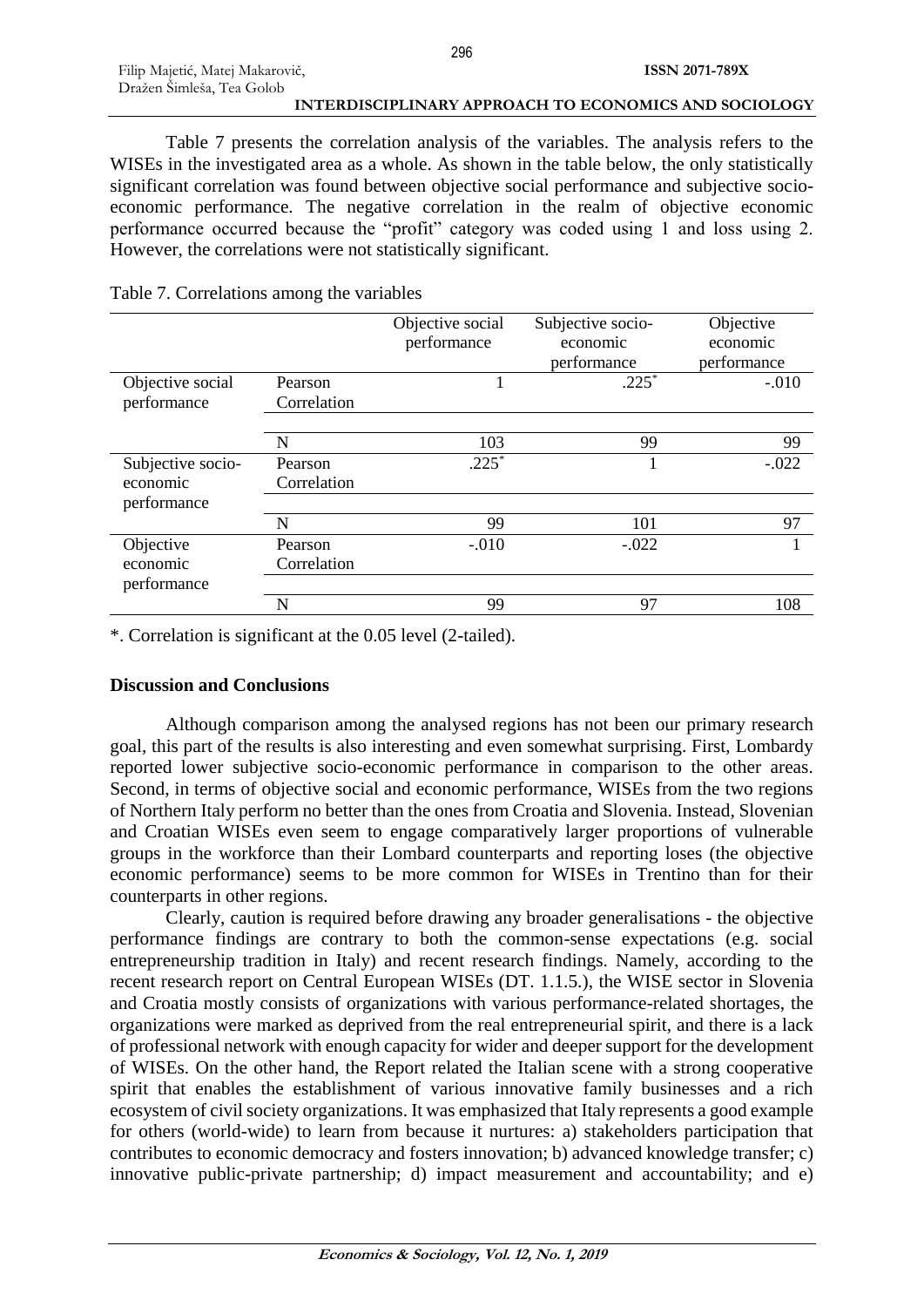Filip Majetić, Matej Makarovič, Dražen Šimleša, Tea Golob

specialized finance. Therefore, taking these findings into account, comparatively lower objective social performance by the Lombard WISEs may be a result of sampling limitations because the Lombard sample also included certain social enterprises that do not necessarily belong to the WISE category. They may also prioritize other social goals to employing vulnerable social groups. However, even if we consider this sampling problem, we cannot explain the comparatively lower objective economic performance of the WISEs in Trentino. It would be premature to conclude that Croatian and Slovenian WISEs perform better in objective terms than their counterparts in Northern Italy, but we can argue that longer traditions and greater experience in work integration, typical for Northern Italy, are no guarantee for better social or economic performance of WISEs in objective terms. Regarding the subjective socioeconomic performance results, a comparatively longer tradition of being simultaneously exposed to dynamic free-market competition and necessity to address expectations from other functional subsystems might have contributed to a more conservative performance selfevaluation in the case of Lombardy.

Another interesting finding that can be drawn from our study is the unidimensionality of the subjective socio-economic performance. At least when measured against the set of questions we have compiled, the socio-economic performance turns out to be a straightforward one-dimensional concept though it is measured by a number of manifest variables.

Furthermore, our central findings are related to the consistency between the subjective and objective performance and the compatibility between the social and the economic performance. Our results, in fact, confirm both of them.

Although the correlation between subjective socio-economic and objective social performance (0.225) is not very high, it is statistically significant. This indicates, first, that the indicators we have applied to measure the subjective socio-economic performance are also relevant as potential predictors of objective social performance. And secondly, it also demonstrates that WISEs representatives tend to be rather realistic when considering their subjective socio-economic performance. In other words, the *semantics* of WISEs performance is quite consistent with their social performance in the objective *structural* terms.

Moreover, we have found no correlation of the objective economic performance either with objective social performance or with subjective socio-economic performance. Nevertheless, this is no surprise: one cannot expect that good social performance would also imply good economic performance because - as we have already noted - the logic of the economy as an autonomous functional subsystem is clearly *different* from the principles of solidarity linked to the social mission of WISEs. However, difference does not mean incompatibility. It is essential that we have found *no negative* correlation between social and economic performance. In other words, having relatively more people from the vulnerable social groups employed does not mean a problem for the objective economic performance: WISEs with higher proportions of employees from vulnerable groups perform no worse in the market than their counterparts with lower proportions of such groups. *Involving vulnerable groups and thus fulfilling the social mission of WISEs does not prevent these organisations from achieving success in economic terms as well*.

Finally, practical implications of the study presented are threefold, placed within the realm of practitioners, scholars, and public officials. Namely, a) the results might encourage new social entrepreneurs to enter the field and the instrument might be employed (by practitioners) for conducting various types of exact (longitudinal) performance evaluations; b) the study might attract a wider range of scholars to empirically investigate the subject; and c) it should offer public officials a new social procurement-related insight into social enterprises.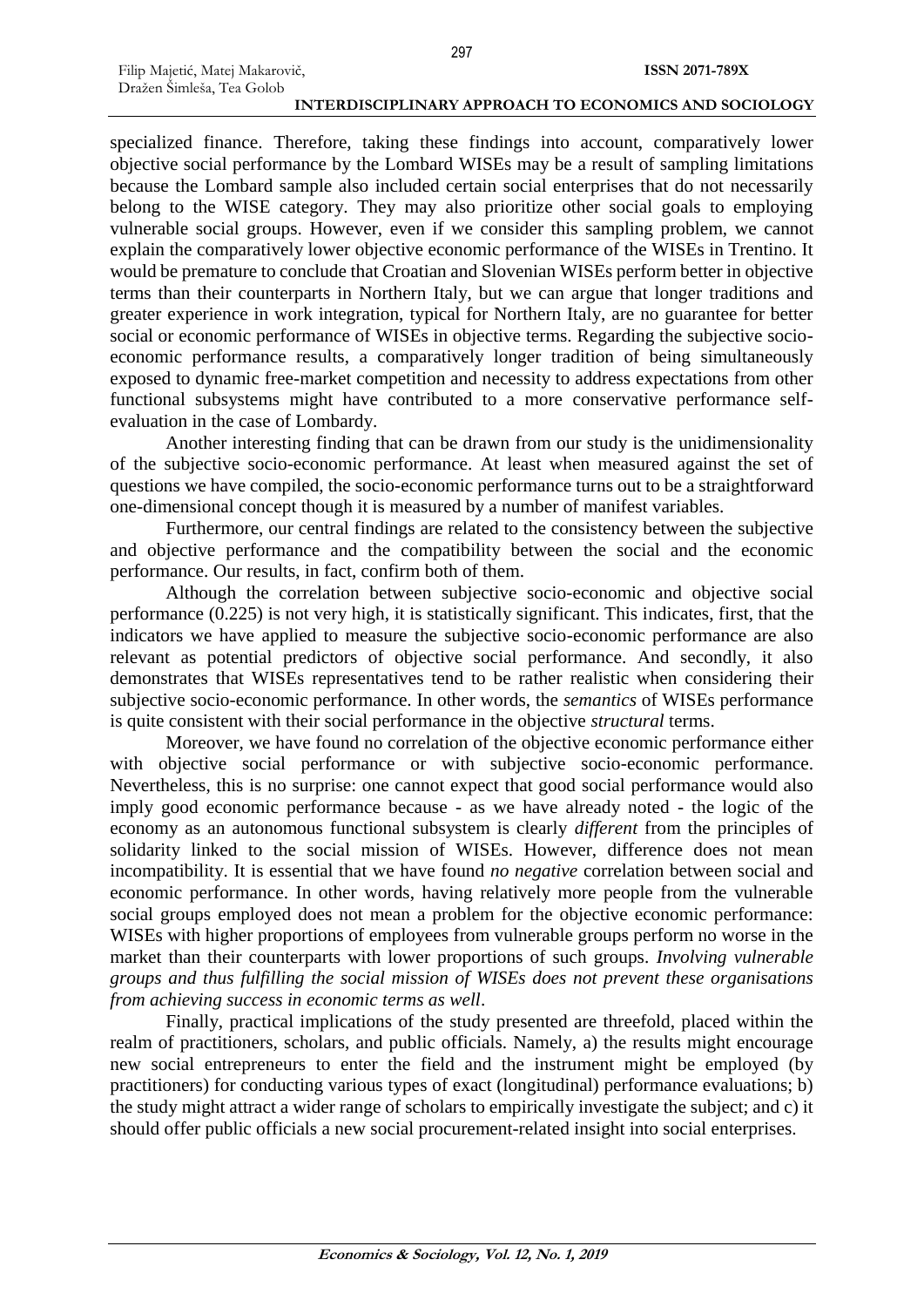# **Acknowledgement**

This study was supported by the INTERREG CENTRAL EUROPE ("CE1223\_INNOWISEs").

# **References**

- Avilés, G., Adam, S., Amstutz, J., Cavedon, E., Ferrari, D., Lucchini, A., Schmitz, D., & Wüthrich, B. (2017). *The WISE's success factors from a multidimensional and multistakeholder perspective.* An explorative study in the Swiss context. Retrieved from https://irf.fhnw.ch/bitstream/handle/11654/26076/Avil\_s\_et\_al\_Switzerland\_6EMESF ullPaper.pdf?sequence=1
- Archer, M. (2003). *Structure, Agency, and the Internal Conversation*. Cambridge: Cambridge University Press.
- Archer, M. (2007). *Making Our Way Through the World*. Cambridge: Cambridge University Press.
- Archer, M., & Donati, P. (2015). *The Relational Subject*. Cambridge: Cambridge University Press.
- Arena, M., Azzone, G., & Bengo, I. (2015). Performance measurement for social enterprises. *VOLUNTAS: International Journal of Voluntary and Nonprofit Organizations*, *26*(2), 649-672.
- Bacq, S., & Janssen, F. (2011). The multiple faces of social entrepreneurship: A review of definitional issues based on geographical and thematic criteria. *Entrepreneurship & Regional Development*, *23*(5-6), 373-403.
- Bagnoli, L., & Megali, C. (2011). Measuring performance in social enterprises. *Nonprofit and Voluntary Sector Quarterly*, *40*(1), 149-165.
- Battilana, J., Sengul, M., Pache, A. C., & Model, J. (2015). Harnessing productive tensions in hybrid organizations: The case of work integration social enterprises. *Academy of Management Journal*, *58*(6), 1658-1685.
- Bode, I., Evers, A., & Schulz, A. (2004, July). "Facing New Challenges. Work Integration Social Enterprises in Germany". In *Sixth International Conference of the International Society for Third-Sector Research*.
- Borzaga, C., & Defourney, J. (2001). *The emergence of social enterprise*. London: Routledge.
- Carraher, S. M., Welsh, D. H., & Svilokos, A. (2016). Validation of a measure of social entrepreneurship. *European Journal of International Management*, *10*(4), 386-402.
- Commission Expert Group on Social Entrepreneurship. (2016). *Social enterprises and the social economy going forward.* Retrieved from https://ec.europa.eu/docsroom/documents/24501/attachments/2/translations/en/renditio ns/native.
- Cooney, K., Nyssens, M., O'Shaughnessy, M., & Defourny, J. (2016, December). Public policies and work integration social enterprises: The challenge of institutionalization in a neoliberal era. In *Nonprofit Policy Forum* (Vol. 7, No. 4, pp. 415-433). De Gruyter.
- Crucke, S., & Decramer, A. (2016). The development of a measurement instrument for the organizational performance of social enterprises. *Sustainability*, *8*(2), 161.
- Davister, C., Defourny, J. Grégoire, O. (2004). *Work integration social enterprises in the European Union: an overview of existing models*. Working Papers Series (04/04), PERSE Project, EMES.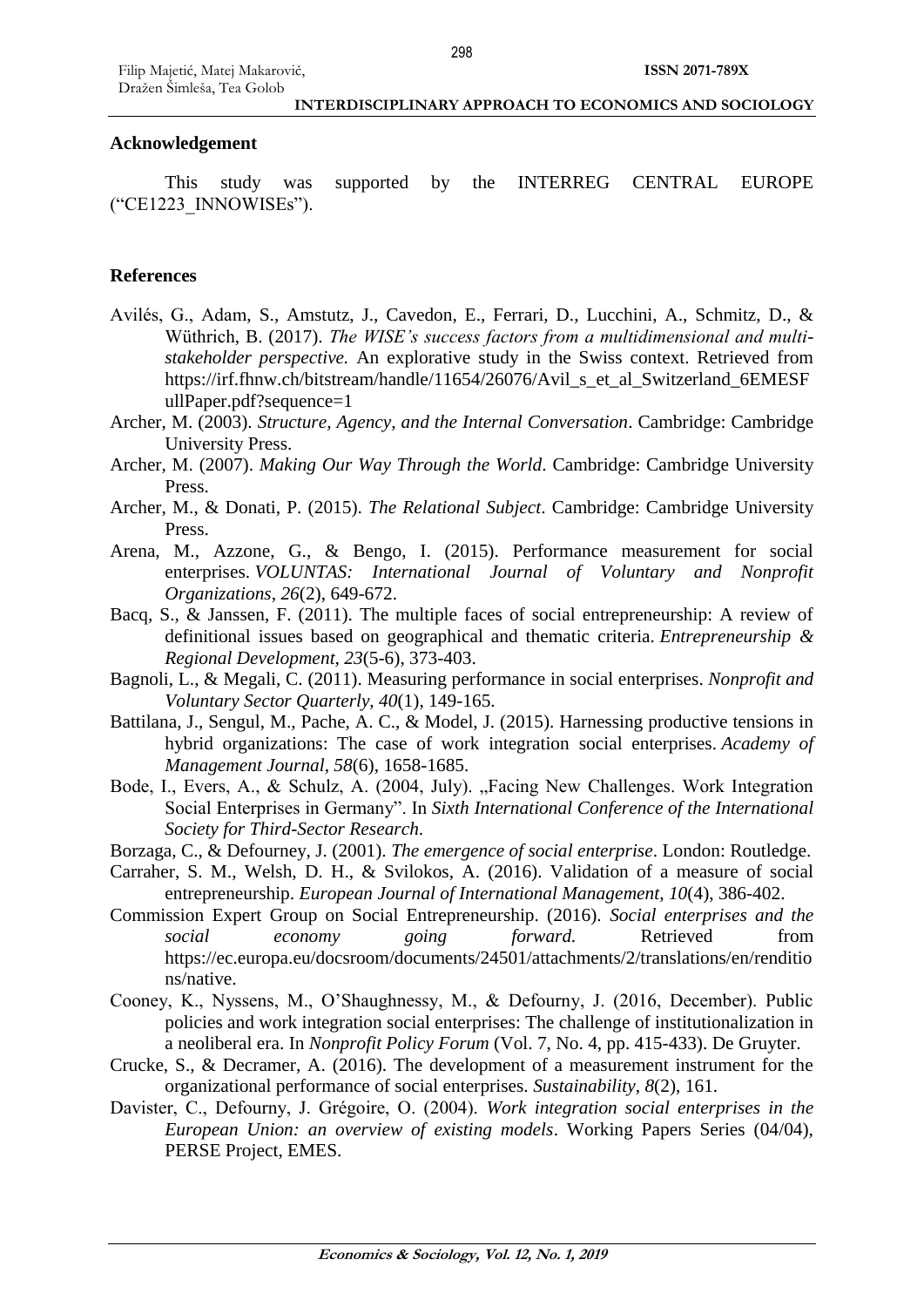- Dees, J.G. (2001). *The Meaning of Social Entrepreneurship*. Retrieved from https://centers.fuqua.duke.edu/case/wpcontent/uploads/sites/7/2015/03/Article\_Dees\_MeaningofSocialEntrepreneurship\_200 1.pdf
- Defourny, J., & Nyssens, M. (2010). Conceptions of social enterprise and social entrepreneurship in Europe and the United States: Convergences and divergences. *Journal of social entrepreneurship*, *1*(1), 32-53.
- Donati, P. (2011). Modernization and relational reflexivity. *International Review of Sociology*, *21*(1), 21-39.
- Dufour, B. (2015, June). *State of the art in social impact measurement: methods for work integration social enterprises measuring their impact in a public context*. Paper presented at the 5th EMES International Research Conference on Social Enterprise, Helsinki.
- Džunić, M., Stanković, J., & Janković-Milić, V. (2018). Multi-criteria approach in evaluating contribution of social entrepreneurship to the employment of socially-excluded groups. *Technological and Economic Development of Economy*, *24*(5), 1885-1908.
- EMES. (1999). Lemergere dell'impresa sociale in europa. una breve panoramica. *Impresa Sociale*, 44-45, 41-74.
- European Commission. (2015). *A map of social enterprises and their eco-systems in Europe*. Retrieved from www.ec.europa.eu/social/BlobServlet?docId=12987&langId=en.
- Evers, A. (2004). Social services by social enterprises: On the possible contributions of hybrid organizations and a civil society. In: Evers A. & Laville, J.L. (eds.): *The third sector in Europe* (pp. 237-256). Northhampton: Edward Elgar.
- Gonzales, V. (2007). Globalization, welfare reform and the social economy: Developing and alternative approach to analyzing social welfare systems in the post-industrial era. *J. Soc. & Soc. Welfare*, *34*, 187-211.
- Grieco, C., Michelini, L., & Iasevoli, G. (2015). Measuring value creation in social enterprises: A cluster analysis of social impact assessment models. *Nonprofit and voluntary sector quarterly*, *44*(6), 1173-1193.
- Hazenberg, R., Seddon, F., & Denny, S. (2014). Investigating the outcome performance of work-integration social enterprises (WISEs): do WISEs offer 'added value'to NEETs?. *Public management review*, *16*(6), 876-899.
- INNO WISEs 1223 Interreg Central Europe. (2018). *Deliverable D.T1.1.5., Comparative analysis*.
- Katz, E. E. (2014). Social enterprise businesses: A strategy for creating good jobs for people with disabilities. *Journal of Vocational Rehabilitation*, *40*(2), 137-142.
- Kuosmanen, J. (2014). Care provision, empowerment, and market forces: the art of establishing legitimacy for Work Integration Social Enterprises (WISEs). *VOLUNTAS: International Journal of Voluntary and Nonprofit Organizations*, *25*(1), 248-269.
- Lall, S. (2017). Measuring to improve versus measuring to prove: understanding the adoption of social performance measurement practices in Nascent social enterprises. *VOLUNTAS: International Journal of Voluntary and Nonprofit Organizations*, *28*(6), 2633-2657.
- Laratta, R. (2015, July). *Work Integration Social Enterprises: A comparative Study between Japan and the UK*. Paper presented at the 2015 International Conference on Social Entrepreneurship in Asia Pacific Region – Innovation, Cultivation and Social Impact, Taipei.
- Lee, D. (2000). The society of society: The grand finale of Niklas Luhmann. *Sociological Theory*, *18*(2), 320-330.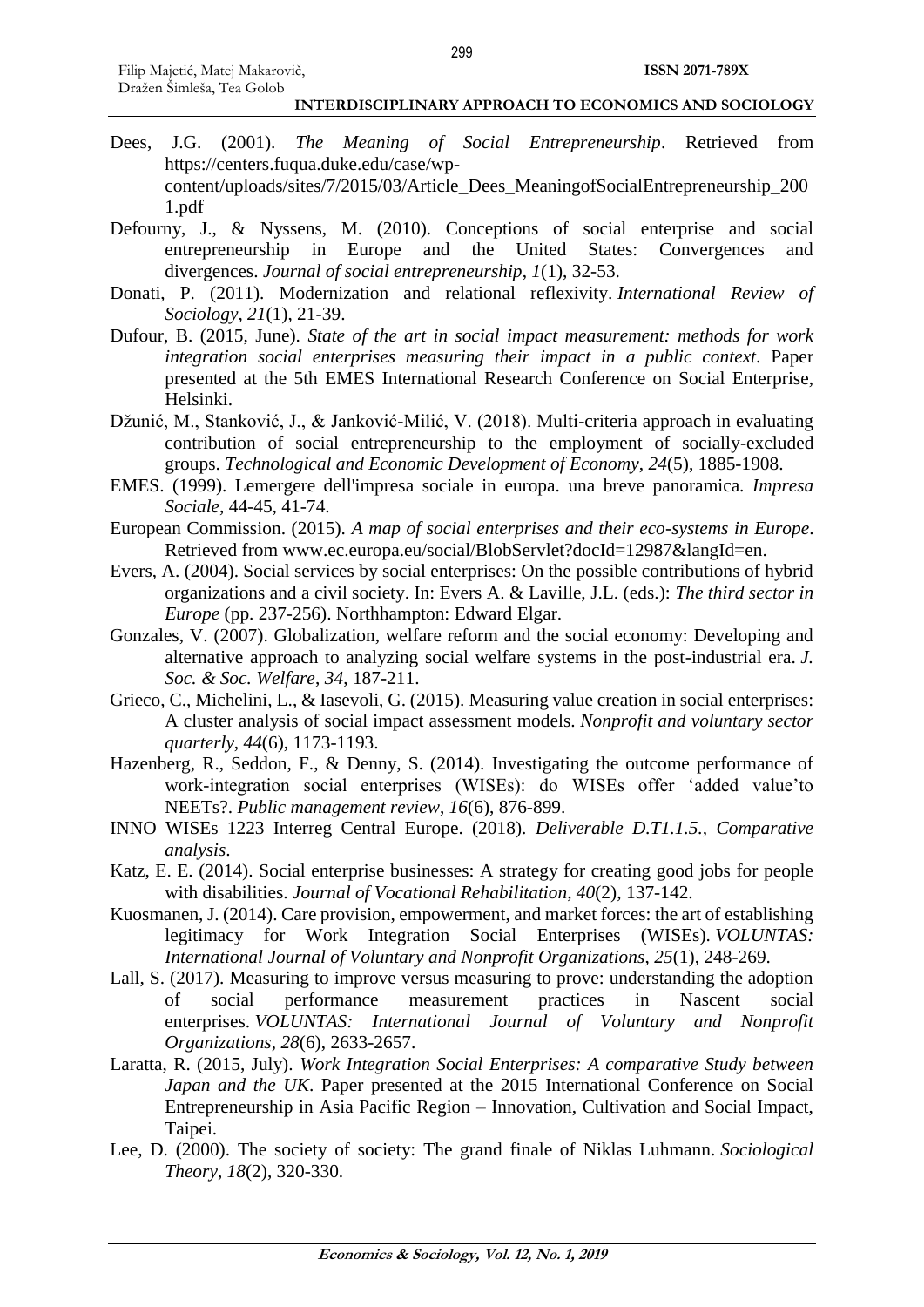- Liang, C. T., Peng, L. P., Yao, S. N., & Liang, C. (2015). Developing a Social Enterprise Performance Scale and Examining the Relationship Between Entrepreneurs' Personality Traits and Their Perceived Enterprise Performance. *Journal of Entrepreneurship, Management and Innovation*, *11*(3), 89-116.
- Liu, G., Takeda, S., & Ko, W. W. (2014). Strategic orientation and social enterprise performance. *Nonprofit and Voluntary Sector Quarterly*, *43*(3), 480-501.
- Liu, G., Eng, T. Y., & Takeda, S. (2015). An investigation of marketing capabilities and social enterprise performance in the UK and Japan. *Entrepreneurship Theory and Practice*, *39*(2), 267-298.
- Luhmann, N. (1995)*. Social Systems*. Stanford: Stanford University Press.
- Luhmann, N. (1999). *Die Gesellschaft der Gesellschaft*. Berlin: Suhrkamp.
- Lyons, T.S. (2012). Concluding Thoughts on Accountability and Performance Measurement and Management. In: Lyons, T.S. (ed.): *Social Entrepreneurship: How Businesses Can Transform Society* (pp. 215-222). ABC-CLIO, LLC, ProQuest Ebook Central.
- Majetić, F., Pinchuk, S., & Brkljačić, T. (forthcoming 2018). Factors of self-sustainability in Social entrepreneurship: The Case study of Friskis&Svettis Stockholm. In: Šimleša, D., Galera, G. (eds.): *Prema društvenoj ekonomiji - ogledi iz jugoistočne Europe*. Zagreb: Institut društvenih znanosti Ivo Pilar.
- Marković, L., Baturina, D., & Babić, Z. (2017). Socijalna poduzeća za radnu integraciju (WISE) u postsocijalističkim zemljama. *Hrvatska revija za rehabilitacijska istraživanja*, *53*(1), 139-158.
- Miles, M. P., Verreynne, M. L., Luke, B., Eversole, R., & Barraket, J. (2013). The relationship of entrepreneurial orientation, Vincentian values and economic and social performance in social enterprise. *Review of Business*, *33*(2), 91-103.
- Ormiston, J. Seymour, R. (2012). Measuring Performance in Social Entrepreneurship: Are Mission, Strategy and Measurement Aligned? In: Lyons T.S. (ed.): *Social Entrepreneurship: How Businesses Can Transform Society* (pp. 63-80). ABC-CLIO, LLC, ProQuest Ebook Central.
- Peredo, A. M., & McLean, M. (2006). Social entrepreneurship: A critical review of the concept. *Journal of World Business*, *41*(1), 56-65.
- Putman, R., Leonardi, R., & Nanetti, R. (1994). *Making Democracy Work Civic Traditions in Modern Italy*. Princeton: Princeton University Press.
- Ramus, T., La Cara, B., Vaccaro, A., & Brusoni, S. (2018). Social or commercial? Innovation strategies in social enterprises at times of turbulence. *Business Ethics Quarterly*, *28*(4), 463-492.
- Rey-Martí, A., Ribeiro-Soriano, D., & Palacios-Marqués, D. (2016). A bibliometric analysis of social entrepreneurship. *Journal of Business Research*, *69*(5), 1651-1655.
- Seidl, D. (2004). *Luhmann's theory of autopoietic social systems. Munich Business Research paper*, Nr. 2004-2. Munich: Ludwig-Maximilians-Universität München, Munich School of Management. Retrieved from http://www.zfog.bwl.unimuenchen.de/files/mitarbeiter/paper2004\_2.pdf.
- Slovensko združenje za duševno zdravje (ŠENT). (2014). *Razvoj modela učnih delavnic v socialnih podjetjih tipa b izvajalec: ŠENT - slovensko združenje za duševno zdravje*. Ljubljana: Ministry of Labour, Family, Social Affairs and Equal Opportunities of the Republic Slovenia. Slovenia. Retrived from http://www.mgrt.gov.si/fileadmin/mgrt.gov.si/pageuploads/mddsz.gov.si/pageuploads/ dokumenti\_\_pdf/zaposlovanje/Studija.pdf